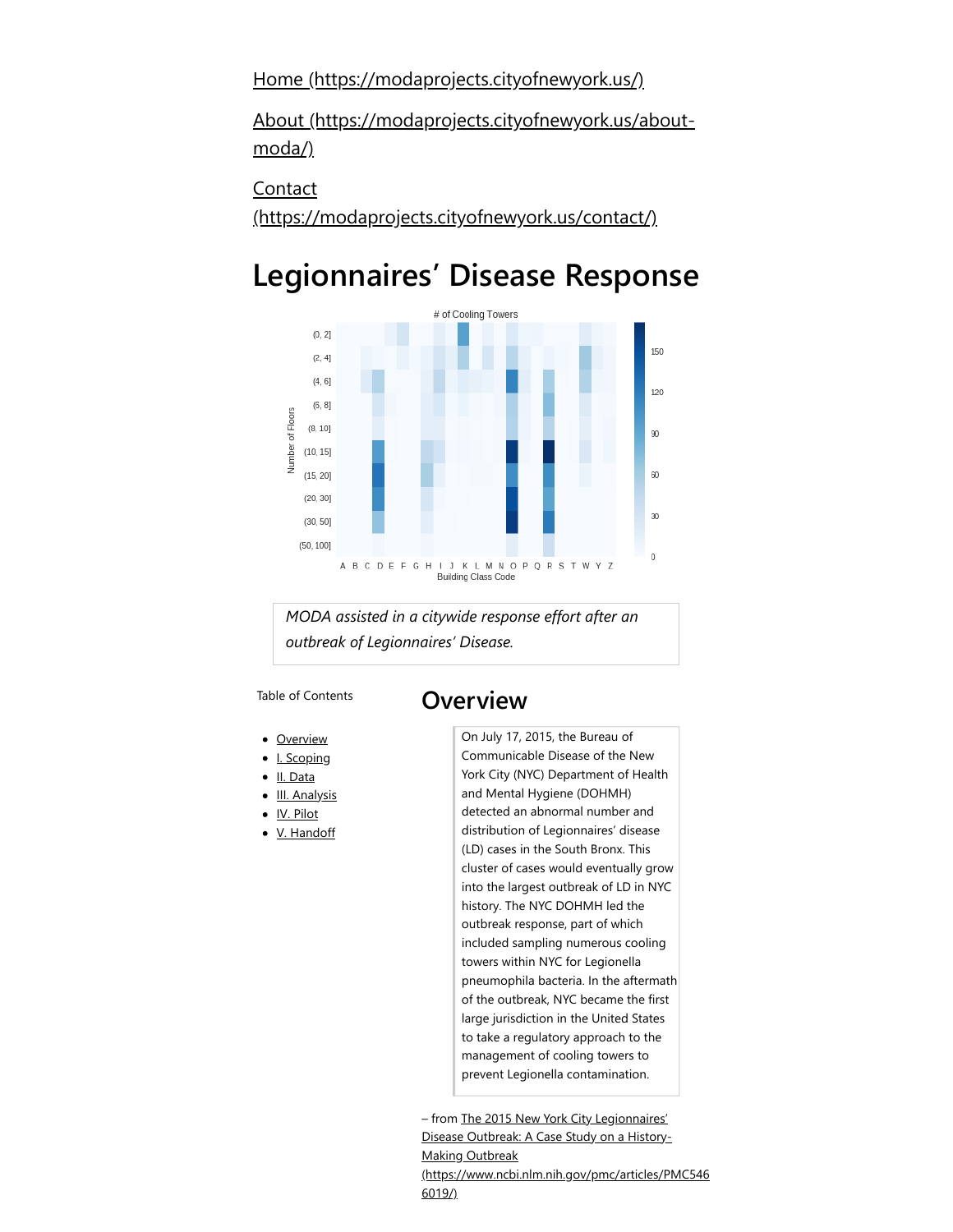In August 2015 DOHMH Commissioner Dr. Mary Bassett issued a Commissioner's Order mandating the inspection and disinfection of all rooftop cooling towers (a type of HVAC system) that had not already been disinfected within the past 30 days. Local Law 77 was introduced shortly thereafter, which required all cooling towers in New York City to be registered with the Department of Buildings (DOB) and be inspected every 90 days. **A citywide response effort aimed to identify all cooling towers and ensure compliance with the Commissioner's Order as quickly as possible.**

## <span id="page-1-0"></span>**I. Scoping**

#### **What is the analytics question?**

Identifying and tracking cooling towers quickly became a major challenge, especially because there was no existing record-keeping or data management infrastructure for cooling towers. The citywide response pursued multiple outreach channels, including:

- An online self-registration portal [\(https://www1.nyc.gov/site/buildings/safety/cooling-tower-registration.page\)](https://www1.nyc.gov/site/buildings/safety/cooling-tower-registration.page) for building managers, created by DOB
- Call centers dialing known building managers for information
- Physical on-site inspections by FDNY, DOB and other agency personnel

Each outreach effort produced data which were difficult to reconcile and interpret. **MODA was tasked with producing a single, reliable source of 'ground truth' that reflected the entirety of what was known and could aid in decision-making and further response.**

### <span id="page-1-1"></span>**II. Data**

#### **What data is required?**

Because outreach efforts were happening in real time it became very important to clean, integrate and reconcile possibly contradictory data sources in a standardized way. Because addresses and buildings were reported in different ways by each source, all newly created records first had to be geocoded to a unique building using the Department of City Planning's (DCP) geocoding application, Geosupport [\(https://www1.nyc.gov/site/planning/data-maps/open-data/dwn-gde-home.page\)](https://www1.nyc.gov/site/planning/data-maps/open-data/dwn-gde-home.page). This way, MODA was able to produce a record of cooling towers unique to the level of individual buildings on a daily basis. MODA then combined this situational dataset [with existing static location data such as PLUTO \(https://data.cityofnewyork.us/City-](https://data.cityofnewyork.us/City-Government/Primary-Land-Use-Tax-Lot-Output-PLUTO-/xuk2-nczf)Government/Primary-Land-Use-Tax-Lot-Output-PLUTO-/xuk2-nczf) in order to create both a common source of situational awareness across the city and a basis for in-depth analysis.

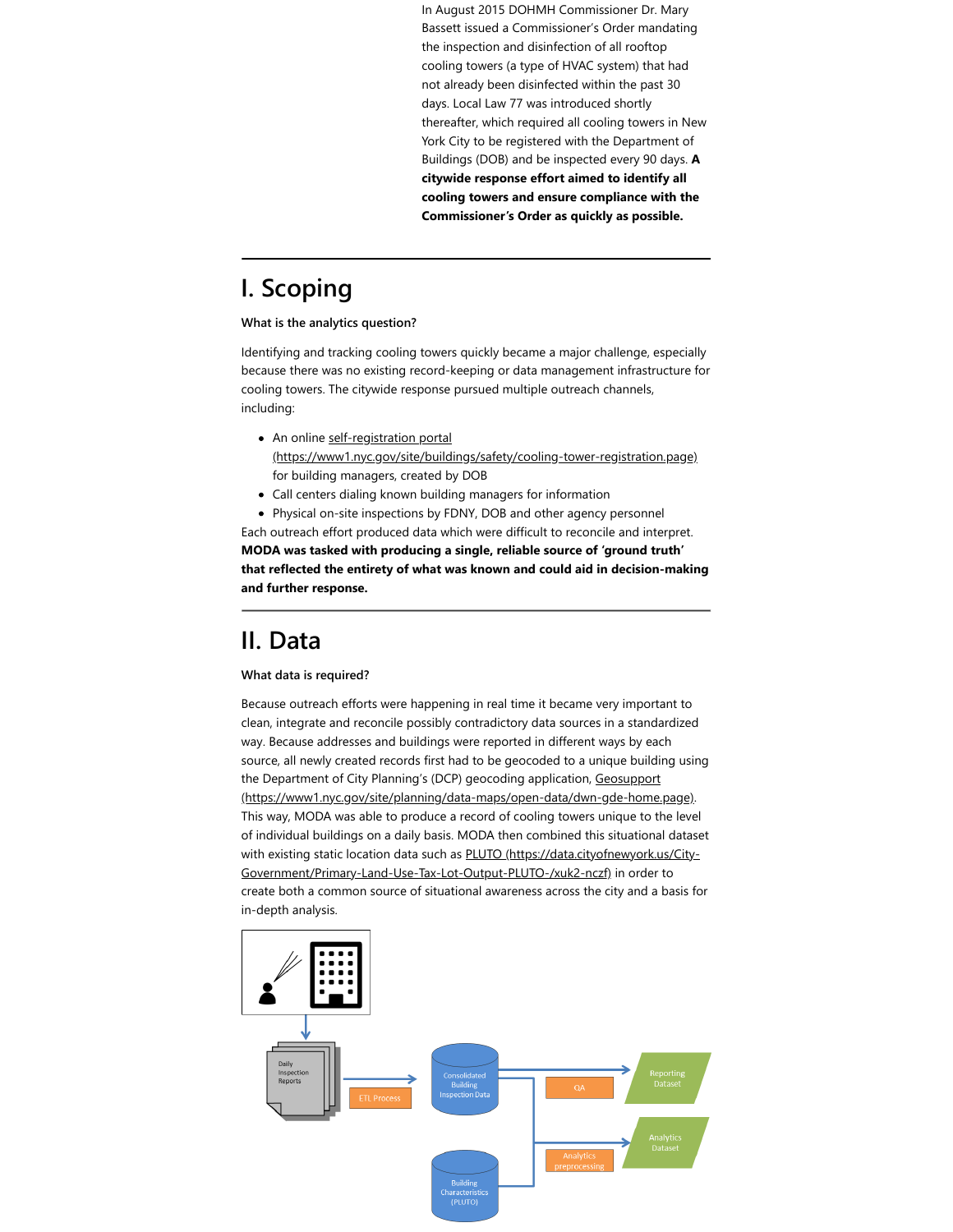### <span id="page-2-0"></span>**III. Analysis**

#### **What data analysis is applicable?**

Initial analysis focused on measuring progress towards the goal of identifying and ensuring the cleaning of every known cooling tower as quickly as possible. MODA created reporting dashboards – updated daily – which provided the latest status of every already identified cooling tower as well as tracking the progress towards completing inspections for all eligible buildings.

As the operation progressed enough data was collected to begin proactive analysis. MODA used the consolidated dataset of cooling towers already located by the city to identify what types of building and location features could indicate the presence of a cooling tower at other locations. Both descriptive statistics and predictive modeling were used to provide more insight for the citywide response.

Even simple exploratory analysis can be an excellent way to validate assumptions and uncover the unexpected. New York City is incredibly dense and it would be perfectly reasonable to think of skyscrapers as the likeliest location for commercial cooling towers. The heatmap below tests this assumption by showing what types of buildings had the most cooling towers present. As expected, clusters of tall Office Buildings (Class O), Elevator Apartments (D) and Condominums (R) are darkest on the heatmap. However there were some less intuitive locations as well, such as the relatively high number of 1-2 story store buildings (class K). These could be grocery stores or big box retailers.



### **The full code for analysis and models is embedded below**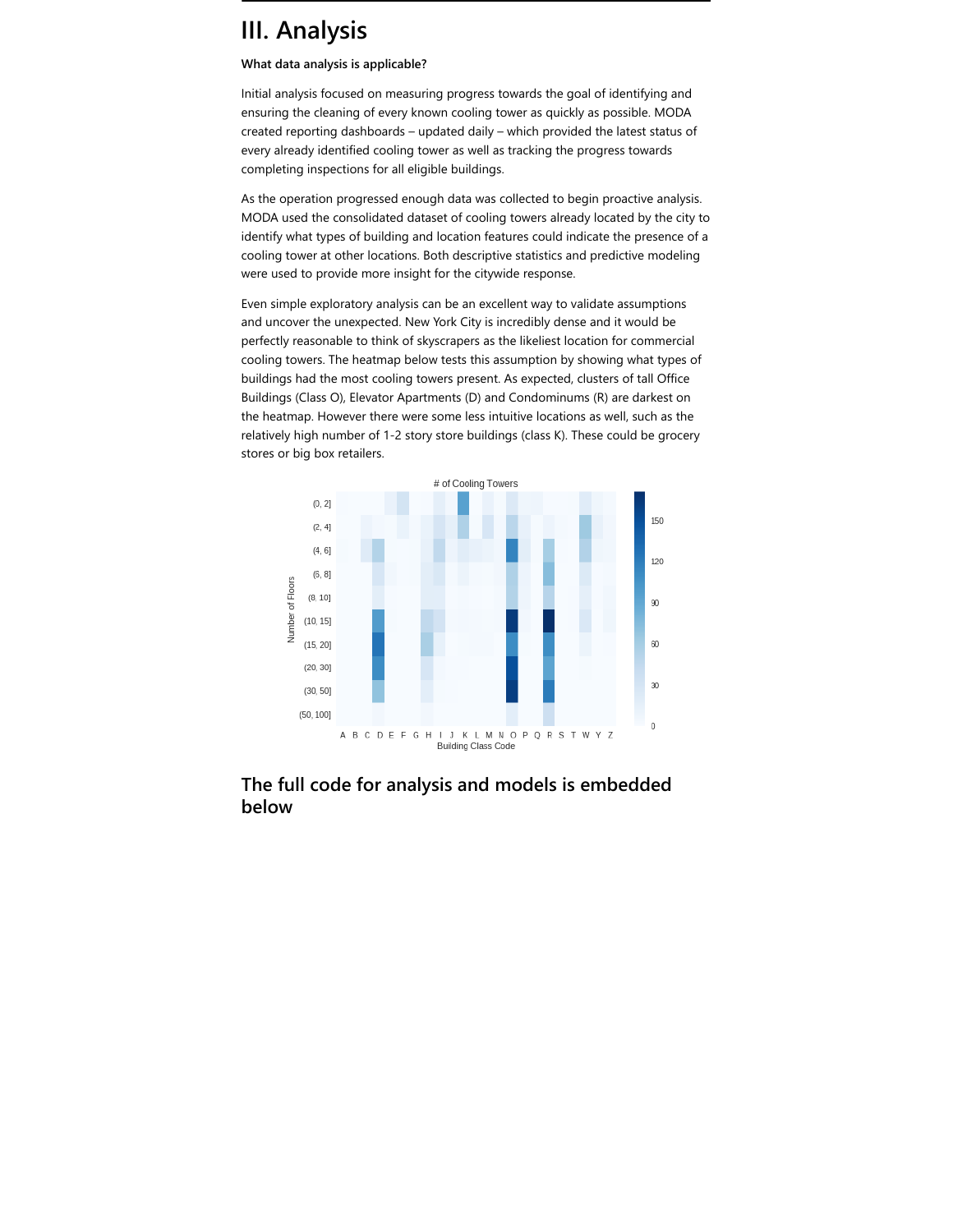

# <span id="page-3-0"></span>**IV. Pilot**

**How can the analysis improve the operation?**

Outreach teams in the field would report findings at the end of each day and subsequently MODA updated common source dataset overnight to ensure the most accurate possible reporting for the next day's outreach operations. The newest revised data became the basis for providing field teams direction to buildings that still had not been verified as complying with the law.

All work was validated and updated daily as new data were received from both the public and city outreach teams in the field. Updating and improving reporting and analysis was a consistent iterative process that improved as more complete and reliable data became available over time.

# <span id="page-3-1"></span>**V. Handoff**

#### **Is the model sustainable?**

After several weeks of around-the-clock citywide response the active response operation including field inspections were wound down. Building owner registration and compliance verification continued through DOB as a regular process. MODA handed continuing rou**rinize**d repperting over to DOITT for automation.



[\(https://www1.nyc.gov/site/analytics/index.page\)](https://www1.nyc.gov/site/analytics/index.page)



About (https://modaprojects.dity models.com/)